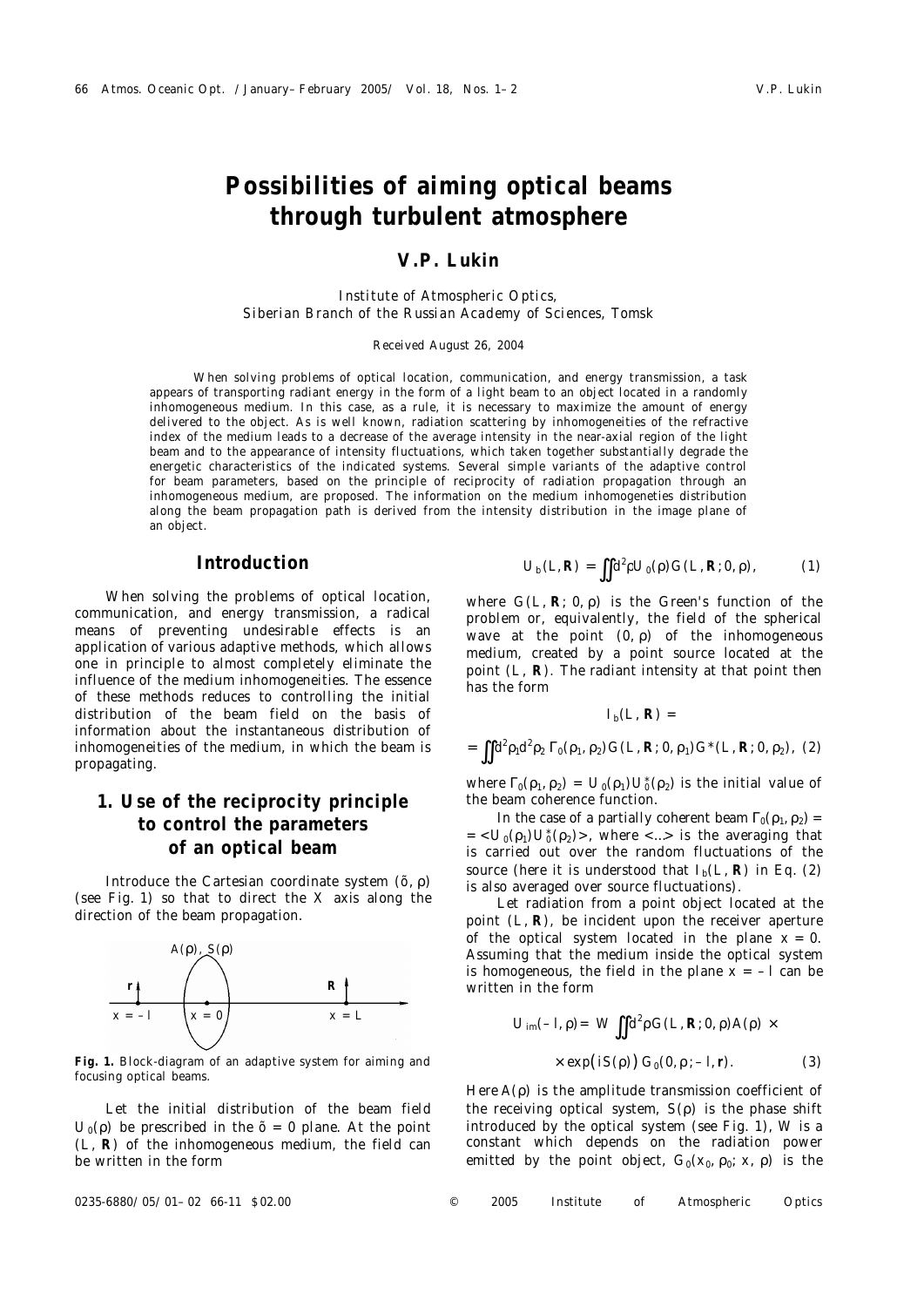Green's function for the homogeneous medium, which has the form

$$
G_0(x_0, \rho_0; x, \rho) =
$$
  
=  $\frac{k}{2\pi |x - x_0|} \exp \left\{ i k |x - x_0| + i \frac{k(\rho - \rho_0)^2}{2 |x - x_0|} \right\}.$  (4)

Using formulas (3) and (4), we obtain the following expression for the radiant intensity in the plane *x* = –*l*:

$$
I_{\rm im}(-I,r)=\frac{W^2k^2}{4\pi^2I^2}\times
$$

$$
\times \iint d^{4}p_{1,2} G(L, R; 0, p_{1}) G^*(L, R; 0, p_{2}) A(p_{1}) A(p_{2}) \times
$$
  
 
$$
\times \exp \left(i[S(p_{1}) - S(p_{2})]\right) \times
$$

$$
\times \exp\left\{ i\frac{k}{2I}(\rho_1^2 - \rho_2^2) - i\frac{k}{I}r(\rho_1 - \rho_2) \right\}.
$$
 (5)

By virtue of the reciprocity principle

$$
G_0(x_0, \rho_0; x, \rho) = G_0(x, \rho; x_0, \rho_0), \qquad (6)
$$

comparing Eqs. (1) and (3), taking into account Eqs. (4) and (6), we can easily see that<sup>1,2</sup> upon fulfillment of the condition

$$
U_0(\rho) = q \frac{k}{2\pi i l} A(\rho) \exp \left( iS(\rho) + ikl + i \frac{k\rho^2}{2l} - ik \frac{r\rho}{l} \right). (7)
$$

where  $q =$  const, the field of the coherent beam at the point (*L*, **R**) coincides to within a constant factor with the intensity of the radiation from the point source at the point **r** in the plane  $x = -l$ , i.e.,

$$
U_{\rm b}(L,\mathsf{R})=ClU_{\rm im}(-l,\mathsf{r}).\tag{8}
$$

What is more, Eq. (7) does not depend on the position of the source (i.e., on either *L* or **R**) and the parameters (*l*, **r**) can be chosen quite arbitrarily on the basis of convenience.

Similarly to Refs. 3 to 6, from Eqs. (2) and (5) upon fulfillment of the condition

2 2

$$
\Gamma_0(\rho_1, \rho_2) = \frac{q^2 k^2}{4\pi^2 l^2} A(\rho_1) A(\rho_2) \exp\{[S(\rho_1) - S(\rho_2)] + i \frac{k}{2l} (\rho_1^2 - \rho_2^2) - i \frac{k}{l} r(\rho_1 - \rho_2) \},
$$
\n(9)

we find that the beam intensity at the point (*L*, **R**) coincides to within a constant factor with the intensity of the radiation from the point source at the point **r** in the plane  $x = -l$ :

$$
I_{\rm b}(L,\mathsf{R}) = C^2 l^2 I_{\rm im}(-l,\mathsf{r}).\tag{10}
$$

Also, it is not hard to see that for a coherent beam, for which  $\Gamma_0(\rho_1, \rho_2) = \langle U_0(\rho_1) U_0^*(\rho_2) \rangle$ , fulfillment of condition (7) also leads to Eq. (10).

Relations (7)–(10) are thus an exact consequence of the reciprocity principle (6) and mean that the field from the point source located at the point (*L*, **R**) in the inhomogeneous medium having passed through an opening with amplitude–phase transmission coefficient *A*(**r**)exp(*iS*(**r**)) and being observed at the point (–*l*, **r**) coincides with the field from a point source located at the point (–*l*, **r**), which has passed through the same opening and is being observed at the point  $(L, R)$  of the inhomogeneous medium.<sup>7</sup>

The initial distribution of the beam field  $U_0(\rho)$ is therewith treated as the result of the passage of a spherical wave created by a source located in the region *x* < 0 through a screen with some chosen value of the amplitude–phase transmission coefficient.

 Equality (10) together with condition (9) makes it possible to obtain information about the instantaneous values of the intensity fluctuations of the beam field at some remote point of the inhomogeneous medium on the basis of intensity measurements at an appropriately chosen point located behind the optical system.

Below we consider one of the variants<sup>7-9</sup> of this possibility application to control order beam parameters in order to maximize the radiation intensity at the point (*L*, **R**).

### **1.1. Choice of the time of emission of the radiation pulse**

Let us consider the simplest case<sup>4,7</sup> of beam parameter control  $-$  a choice of the moment of the radiation pulse emission. In this case, we pose the problem of choosing the time of emission of the laser pulse in such a way that the field intensity at the object is maximized. Here we also assume that the power of the radiation emitted by the object does not fluctuate, and the propagation time to the object and back, as well as the duration of the pulse are so short that the intensity has not time to vary to any significant extent during this time. To solve this problem, it is necessary to track the intensity of self-radiation of the object at some point (–*l*, **r**) located behind the optical system with amplitude–phase transmission coefficient *A*(**r**)exp(*iS*(**r**)), defined by Eq. (7), and to emit the pulse at the moment when the intensity has a significant positive peak.

For a coherent beam with initial field distribution

$$
U_0(\rho) = \sqrt{I_0(\rho)} \exp\left(-i\frac{k\rho^2}{2F}\right),\tag{11}
$$

where  $I_0(\rho)$  is the initial intensity distribution, *F* is the radius of curvature of the beam wavefront, for a given value of *l* from Eq. (7) we have

$$
A^{2}(\rho) = I_{0}(\rho);
$$
  

$$
S(\rho) = \frac{k\rho^{2}}{2} \left[ -\frac{1}{I} - \frac{1}{F} \right] = -\frac{k\rho^{2}}{2f}.
$$
 (12)

Here *f* is the focal length of the optical system, and these relations do not depend on the position of the object relative to the beam axis. For a given value of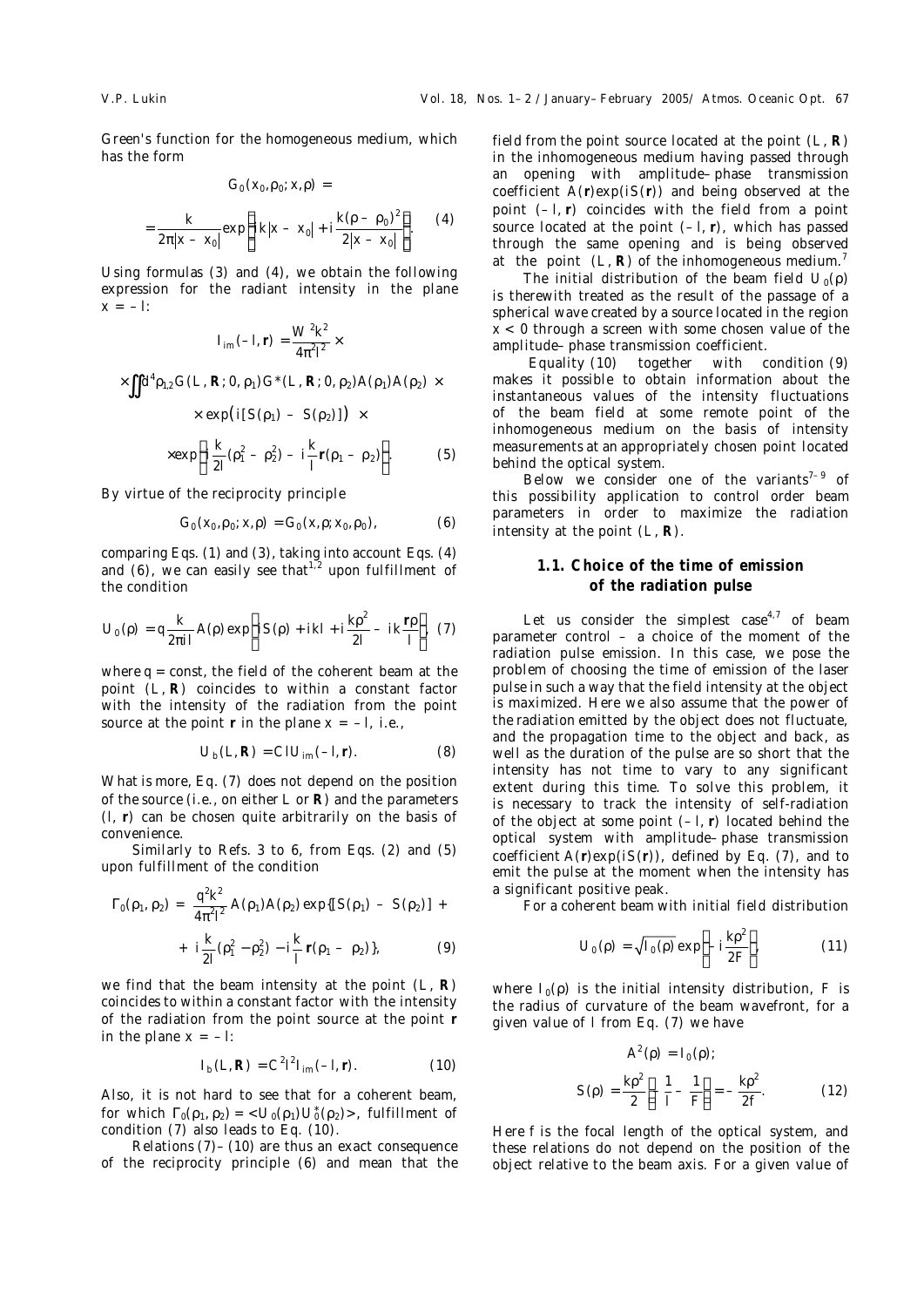*f*, it is not hard to see that when using a collimated beam  $(1/F = 0)$ , the observation plane should coincide with the focal plane of the optical system. When aiming a focused beam  $(F = +L)$ ,  $1/f =$ = 1/*l* + 1/*L*, i.e., the intensity should be recorded in the image plane of the object.

#### **1.2. Aiming of an optical beam**

Let us investigate the problem of aiming the beam at an object. In this case our goal is to determine the direction of the beam axis that maximizes  $I_b(L, R)$ . Varying the beam direction is equivalent to introducing a linear phase term in the initial field distribution, i.e., in the case under consideration

$$
U_0(\rho) = U^0(\rho) \exp(ik\gamma \rho),
$$

here γ is the direction of the beam axis, *U*<sup>0</sup> (ρ) is the initial field distribution independent of γ. For a given distance from the receiver aperture plane *l* to the observation plane we choose the amplitude–phase transmission coefficient such that

$$
A(\rho) \exp(iS(\rho)) = C U^0(\rho) \exp\left(i\frac{k\rho^2}{2I}\right).
$$
 (13)

For initial field distribution (11), the condition (13) again leads to Eq. (12). In this case the matching condition (7) is fulfilled for

$$
\gamma = -r \angle l, \tag{14}
$$

this means that the intensity distribution  $I_{im}(-I, r)$  in the observation plane will be proportional to the beam intensity at the object, if the direction of the beam axis γ = –**r***/l.* Thus, the best directions of the beam axis in the sense of maximizing the intensity at the object will be those that correspond to those **r** in the recording plane, at which the intensity of the radiation from the object is maximal.

Obviously, the above method of aiming the beam can be combined for the case of pulsed radiation with the above method of choosing the best time for emitting the pulse. For aiming continuous radiation at an object, it is necessary to aim the beam in the direction determined by the brightest point of the intensity distribution. By virtue of the fact that matching conditions (13) and (14) do not depend on the coordinates of the object (*L*, **R**), this aiming method also provides for automatic tracking of the motion of the object. Note also that the aiming method being in a widespread use at the present time, based on the center of gravity of the intensity distribution, does not give the best beam direction in the sense described above.

### **1.3. Focusing an optical beam**

Let us consider the problem of aiming and focusing a bounded coherent beam. In this case it is necessary to optimize the direction and focal length of the beam from measurements of the intensity distribution in some region located behind the optical system. The initial field distribution has the form

$$
U_0(\rho) = U^0(\rho) \exp\left(ik\gamma \rho - i\frac{k\rho^2}{2F}\right),\tag{15}
$$

where γ and *F* are, respectively, the direction of the beam axis and the focal length of the beam, both are objects of control. Assume that *U*<sup>0</sup>(ρ) does not contain any terms linear or quadratic in ρ that can be included in the phase factor in Eq. (15), and let  $S(\rho) = S(\rho)$  – – *l*ρ <sup>2</sup>/2*f*, where *S*′(ρ) also does not contain any quadratic terms, and *f* is the focal length of the receiving optical system. Upon satisfaction of the equality

$$
A(\rho) \exp(iS'(\rho)) = CU^0(\rho) \tag{16}
$$

conditions (7) and (9) are fulfilled if

$$
\begin{cases}\n\gamma = -r \angle t; \\
\frac{1}{F} = \frac{1}{f} - \frac{1}{l}.\n\end{cases}
$$
\n(17)

Upon satisfaction of equality (16) and conditions (17)

$$
I_{\rm b}(L,\mathsf{R})\approx l^2I_{\rm s}(-l,\mathsf{r}),
$$

i.e., the intensity of the radiation from a point source at the point (–*l*, **r**), located behind the optical system will be proportional to the intensity of the beam whose direction γ, and focal length *F* are given by relations (17).

Thus, the best focal length of the beam *F* and direction of its axis  $\gamma$  are the values defined by relations (17), i.e., there exists a point (–*l*, **r**), at which the quantity  $l^2 I_s(-I, r)$  is at its maximum. Instead of searching for the maximum of  $I_s(-I, r)$  in a three-dimensional space, we can vary the focal length of the receiver system *f* in time with *l* fixed. It is not hard to show that for the case of a homogeneous medium, rules (16) and (17) ensure that the beam axis is focused and aimed at the point object. Naturally, the principle under consideration can be used only for focusing the field without aiming the beam axis. In this case, it is necessary to measure  $I_s(-I, r)$  along the extension of the beam axis into the region  $x < 0$ and to choose *F* on the basis of the second of conditions (17).

#### **1.4. A partially coherent beam**

Up until this point, the consideration has been limited to coherent beams, for which the amplitude and phase of the initial distribution *U*<sub>0</sub>(ρ) do not undergo uncontrolled fluctuations, and fulfillment of equalities (12), (13), and (16) is in principle possible. In the case of a partially coherent beam, the phase and/or amplitude invariably experience fluctuations, which makes it impossible to satisfy relations of the type (12), (13), and (16). Besides, it is obvious that a partially coherent beam cannot be represented as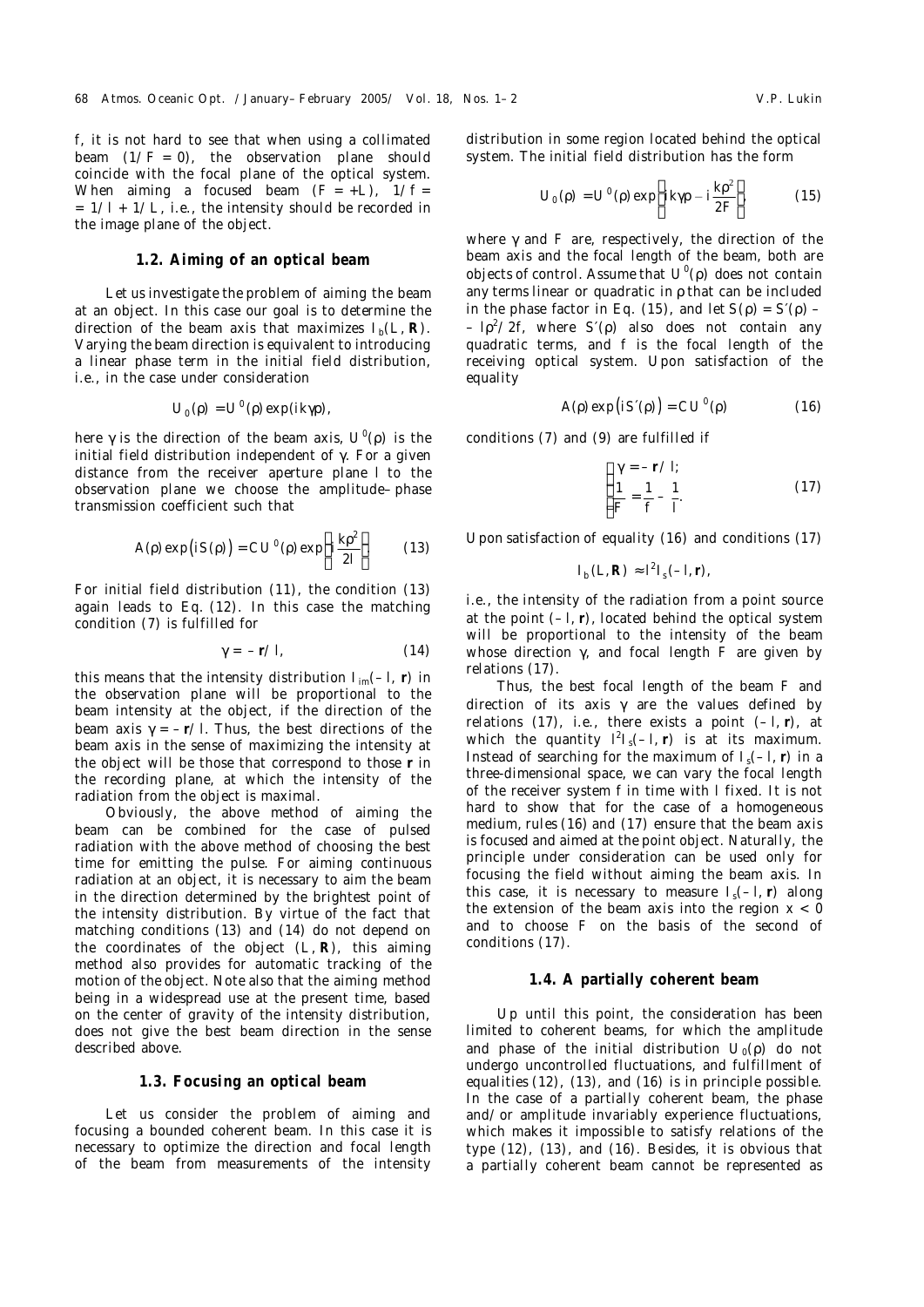the result of diffraction of a spherical wave by an opening with regular amplitude–phase transmission. Thus, relation (9) for a partially coherent beam is not fulfilled, and the recording of the radiant intensity by the receiver system does not allow one to predict the behavior of the intensity of a partially coherent beam at a remote object. Nevertheless, this problem can be solved for one class of partially coherent beams.

Let the intensity in the  $x = -1$  plane be recorded not at a point, as earlier, but with the help of a receiver of finite dimensions, described by a spatial intensity transmission coefficient  $T(r_0)$ , whose center, as before, is located at the point *r*. The recorded radiant flux *I*s(–*l*, **r**) in this case, referring to formula (5), can be written as

$$
I_{s}(-I,r) = \iint d^{2}r_{0} I_{s}(-I,r_{0}) T(r_{0} - r) =
$$
  
= 
$$
\frac{C^{2}k^{2}}{4\pi^{2} \iint d^{4}p_{1,2} G(I,R;0,\rho_{1}) G^{*}(I,R;0,\rho_{2}) \times
$$

 $\times$ A( $\rho$ <sub>1</sub>)A( $\rho$ <sub>2</sub>)F( $\rho$ <sub>1</sub> –  $\rho$ <sub>2</sub>)exp $\big\{i[S(\rho_1)-S(\rho_2)]\big\}\times$ 

$$
\times \exp\{i\frac{k(\rho_1^2-\rho_2^2)}{2I} - i\frac{k}{I}r(\rho_1-\rho_2)\},\tag{18}
$$

where

$$
F(\rho) = \iint d^2 r_0 T(r_0) \exp\left(-i\frac{k}{l}r_0 \rho\right)
$$
 (19)

A comparison of Eqs. (18) and (2) leads to the matching condition

$$
\Gamma_0(\rho_1, \rho_2) = \frac{q^2 k^2}{4\pi^2 l^2} A(\rho_1) A(\rho_2) \exp\{i[S(\rho_1) - S(\rho_2)]\} \times
$$
  
 
$$
\times \exp\{i\frac{k}{2l}(\rho_1^2 - \rho_2^2) - i\frac{k}{l}(\rho_1 - \rho_2)\} F(\rho_1 - \rho_2), \quad (20)
$$

the fulfillment of which leads to relation (10). The above relation is a generalization of Eq. (9) and allows us to extend the previously obtained results to the case of partially coherent beams with the coherence function

$$
\Gamma_0(\rho_1, \ \rho_2) =   P(\rho_1 - \rho_2). \tag{21}
$$

Coherence function of such a form arises if one assumes that the beam undergoes spatially homogeneous amplitude–phase fluctuations with the second moment  $P(\rho)$ 

As follows from Eqs. (9), (20), and (21), upon fulfillment of the additional matching condition

$$
P(\rho) = \iint d^2 r T(r) \exp\left(-i\frac{kr}{l}\rho\right)
$$
 (22)

the solution of the above-described problems of choosing the best time of pulse emission and aiming and focusing of the beam becomes possible. In the case of an object with brightness distribution *M*(*r*), expression (5) takes the form

$$
I_{s}(-l,r) = \frac{C^{2}k^{2}}{4\pi^{2}l^{2}} \iint d^{4}p_{12} \iint d^{2}RG(l,R;0,\rho_{1}) G^{*}(l,R;0,\rho_{2}) \times
$$
  
×M(R) A(\rho\_{1}) A(\rho\_{2}) exp{i[S(\rho\_{1}) - S(\rho\_{2})]} \times  
×exp{i $\frac{k(\rho_{1}^{2} - \rho_{2}^{2})}{2l} - i\frac{k}{l}r(\rho_{1} - \rho_{2})$ }. (23)

Here, obviously, one can only pose a task of maximizing the integral

$$
\iint d^2RM(R) I_b(L,R). \tag{24}
$$

As was noted above, the approaches considered here can be regarded as the simplest cases of adaptive control for radiation parameters. Here we are controlling only the total tilt of the wavefront (13), (14), and/or its curvature. Currently available means of adaptive control (multi-element mirrors, deformable mirrors, etc.) allow one to control simultaneously a large number of radiation parameters (in particular, the wavefront) and to create with a high degree of accuracy and speed the required phase distribution in the radiation reflected from the mirror. The fundamental difficulty here is the problem of working out the requirements to the phase distribution to be created.

Let the phase shift introduced by the optical system receiving radiation from the point source be the quantity subject to control (with the help of active optical elements). If the realized phase shift *Sm*(ρ) is such that the intensity of the received radiation  $I_s(-I, r)$  at some point *r* in the  $x = -I$  plane behind the optical system is maximized in comparison with other possible realizations *S*(ρ), then upon fulfillment of matching condition (9), by virtue of relation (10), the beam intensity at the point object will also be maximized. At the same time, if there exists some phase distribution of the beam (for a given amplitude distribution), which maximizes the intensity at the point object, then the intensity of the radiation of the point object, at the point (–*l*, **r**), located behind the optical system, with the same amplitude transmission coefficient, is maximized if condition (7) is fulfilled. The phase of the beam and the phase shift of the optical system differ here by the regular added term (*k*ρ <sup>2</sup>/2*l* – *k***r**ρ/*l*), which ensures that the beam wave is focused in the  $x = -1$  plane and that its axis is directed at the point **r**.

Thus, the necessary and sufficient condition for maximizing the intensity of the coherent beam radiation at a point object while controlling its phase is the maximization of the intensity of the radiation received from this point object. The problem of maximizing the beam intensity at the object, which may be inaccessible, reduces to the problem of maximizing the intensity of radiation from the object at some accessible point (–*l*, **r**).

Obviously, all previously examined problems $4-9.14$ of beam aiming and focusing are simple special cases of the scheme under consideration. The foregoing generalizations of these problems to a partially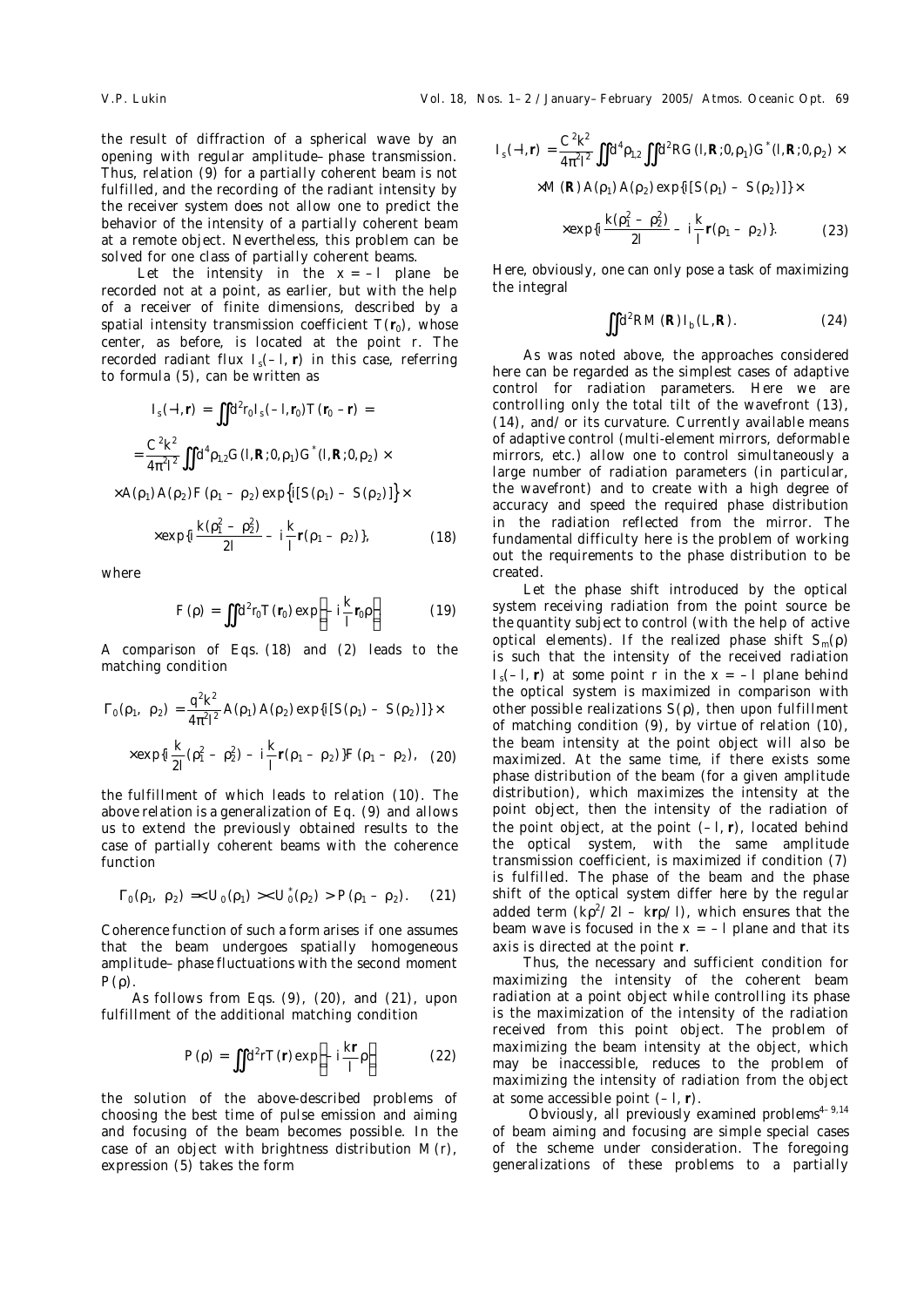coherent beam and an extended object hold for the general phase control problem.

# **2. Control for parameters of an optical beam based on reflected radiation**

In the above problems it was assumed that the object, to which radiation is being delivered, is a selfluminant one or scatters radiation from some source off to the side, which does not pass through the inhomogeneous medium. Let now the object located at the point (*L*, **R**) be illuminated by radiation, which has passed through the layer of inhomogeneous medium. The radiation scattered by the object passes through the same layer and is received by the optical system. Following the development of Eqs.  $(1)$ – $(5)$ , we may write the radiation intensity at the point (–*l*, **r**) located behind the optical system in the form

$$
I_R(L, R; -I, r) = C \iint d^2 p_1 d^2 p'_1 d^2 p_2 d^2 p'_2 \Gamma_0(p_1, p_2) \times
$$
  
\n
$$
\times G(0, p_1; L, R) G^*(0, p_2; L, R) G(L, R; 0, p'_1) G^*(L, R; 0, p'_2) \times
$$
  
\n
$$
\times A(p'_1) A(p'_2) \exp[i(S(p'_1) - S(p'_2)] G_0(0, p'_1; -I, r) \times
$$
  
\n
$$
\times G_0^*(0, p'_2; -I, r),
$$
\n(25)

where *C* is the intensity reflection coefficient of the object, the variables' indices without primes correspond to coordinates in the initial beam, and the primed indices – to coordinates in the receiving plane. If the matching condition (9) is fulfilled, expression (25) reduces to

$$
I_R(L, R; -I, r) = \frac{C}{l^2} I_b^2(L, R).
$$
 (26)

It can be seen from relation (26) that the intensity of the reflected signal fluctuates as the square of the field intensity at the object and, consequently, when the maximum of the received signal is reached, then the intensity at the object also becomes maximal.

#### **2.1. A point object**

Let the scattering object be a point and located at the point (*L*, 0), and let the initial beam distribution  $U_0$ (ρ) be given in the  $\tilde{o}$  = 0 plane. The receiving aperture of the optical system, described by the amplitude transmission function *À*(ρ) and phase shift  $S(\rho)$ , is also located in the  $\tilde{\rho} = 0$  plane. The intensity of the received radiation is recorded in the  $x = -l$ plane behind the receiving aperture. It is assumed that the medium behind the receiving aperture (for *õ* < 0) is homogeneous.

The intensity of the radiation incident on the object,  $I_{\text{obj}}$ , can be written in the form

$$
I_{\text{ibj}} = \iint d^4 p_{1,2} \Gamma_0(\rho_1, \rho_2) G(0, \rho_1; L, 0) G^*(0, \rho_2; L, 0), \quad (27)
$$

where  $\Gamma_0(\rho_1,\rho_2)$  is the source coherence function; *G*(…) is the Green's function for an inhomogeneous medium. The radiant intensity at the point  $(-1, r)$ located behind the receiving system can be written in the form

$$
I_R(-I,r) = I_{\text{rbj}} B \iint d^4 \rho_{1,2} G(L,0;0,\rho_1) G^*(L,0;0,\rho_2) \times
$$
  
 
$$
\times A(\rho_1) A(\rho_2) \exp[iS(\rho_1) - iS(\rho_2)] G_0(0,\rho_1; -I,r) \times
$$

$$
\times G_0^*(0,\rho_2;-l,r),\tag{28}
$$

where *Â* is the effective scattering surface of the object,  $G_0(0, p_1; -l, r)$  is the Green's function for a homogeneous medium. For  $l =$  const, let  $l_R$  attain its maximum at  $r = r_m$ . As can be seen from Eq. (28), this takes place when the integral in Eq. (28) reaches its maximum by **r**. Comparing Eqs. (27) and (28) at fulfillment of the condition

$$
\Gamma_0(\rho_1, \rho_2) = CA(\rho_1) A(\rho_2) \exp[iS(\rho_1) - iS(\rho_2)] \times
$$
  
\n
$$
\times G_0(0, \rho_1; -1, r) G_0^*(0, \rho_2; -1, r) =
$$
  
\n
$$
= \frac{Ck^2}{4\pi^2 l^2} A(\rho_1) A(\rho_2) \exp\{i[S(\rho_1) - iS(\rho_2)] +
$$
  
\n
$$
+i\frac{k}{2l} (\rho_1^2 - \rho_2^2) - i\frac{kr}{l} (\rho_1 - \rho_2)\}
$$
 (29)

and taking into account the reciprocity principle (6)

$$
G(x_0, \rho_0; x, \rho) = G(x, \rho; x_0, \rho_0)
$$
 (30)

it is not difficult to show that if  $r = r_m$ , then the radiant intensity at the object  $I_{\text{fbi}}$  also reaches its maximum in comparison with other values of **r**. Relation (29) for  $r = r_m$  gives a selection rule for the best (in the sense of the maximum of  $I_{\text{fb}}$ ) direction of the beam axis.

If the initial beam field distribution is given to within the axis tilt (to within terms in the phase, linear in  $\rho$ ), then optimal reception is achieved when the receiving optical system (*À*(ρ), *S*(ρ)) is matched with the beam according to condition (29). Then the best direction of the beam axis is the direction corresponding to the maximum of  $I_R(-1, r)$ .

 Analogous considerations can be employed to obtain the best focusing or, what is the same, to choose the phase front curvature (the quadratic terms in the initial phase of the beam). In this case, one must search for  $l^2I_{\text{rec}}(-I, r)$  maximum over the variables *I*, **r**. If this maximum is reached at *l*m, **r**m, then the form, which the initial coherence function should take, is

 $22.22 \times 22.2$ 

$$
\Gamma_0(\rho_1, \rho_2) = CI^2 A(\rho_1) A(\rho_2) \exp[iS(\rho_1) - iS(\rho_2)] \times
$$
  
\n
$$
\times G_0(0, \rho_1; -I_m, r_m) G_0^*(0, \rho_2; -I_m, r_m) =
$$
  
\n
$$
= \frac{CK^2}{4\pi^2} A(\rho_1) A(\rho_2) \exp\{i[S(\rho_1) - iS(\rho_2)] +
$$
  
\n
$$
+i\frac{k}{2I_m}(\rho_1^2 - \rho_2^2) - i\frac{k r_m}{I_m}(\rho_1 - \rho_2)\}.
$$
 (31)

For this choice, the focal length and direction of the beam are optimal. Choosing  $U_0$  and  $\Gamma_0$  according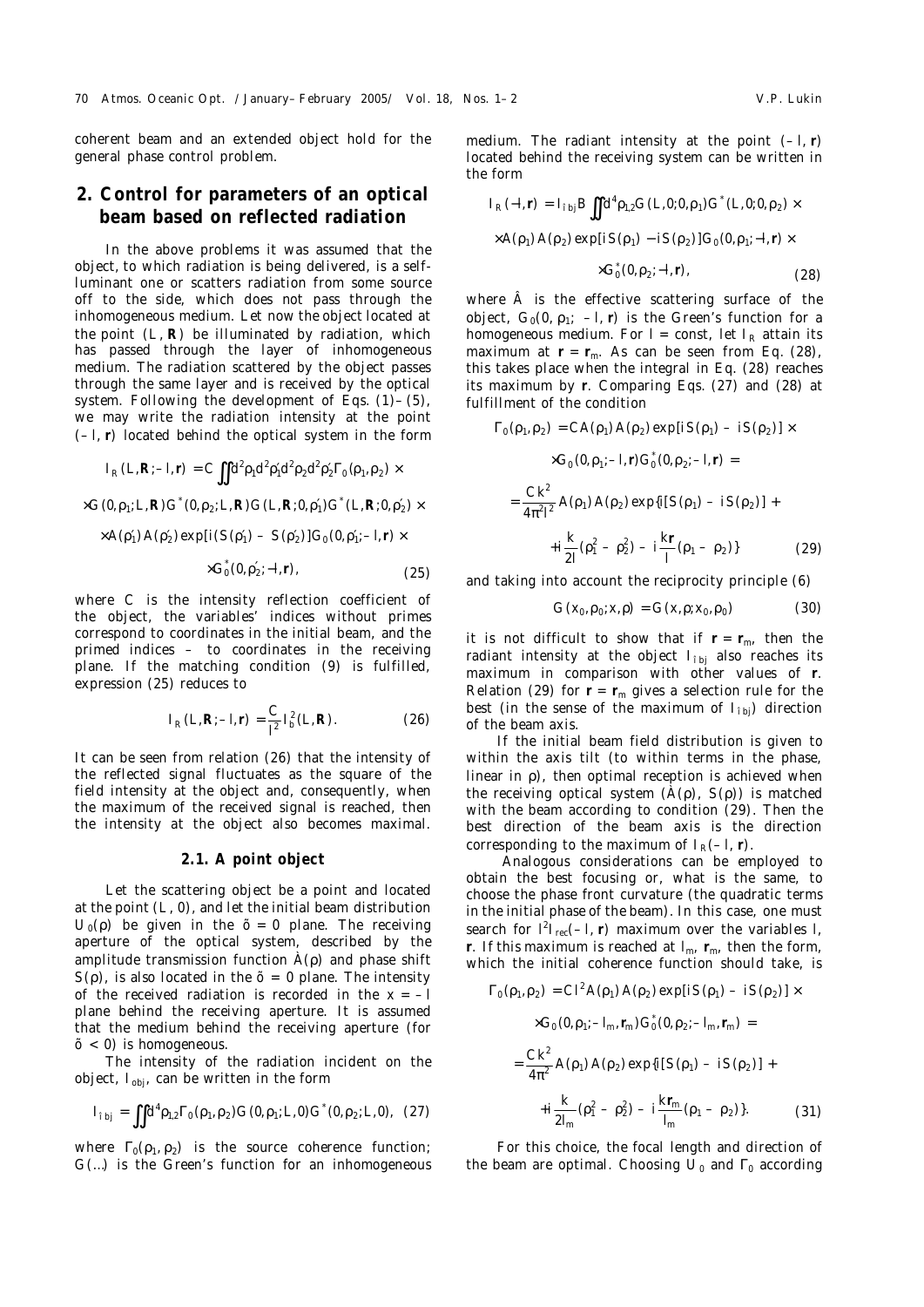to condition (31) actually changes only the linear and quadratic terms in the beam phase and does not change the field amplitude, thanks to the factor of *l* 2 before *I*rec.

Note that in contrast to the case when the source is a point object, generally speaking, the problem of finding the optimal time of the pulse emission is insoluble since the magnitude of  $I_{obj}$  also fluctuates.

#### **2.2. An extended diffuse object**

Let a reflecting diffuse extended object has the intensity reflection coefficient *B*(*r*). This means that

$$
\Gamma_{\text{ref}}(\rho_1, \rho_2) = \Gamma_{\text{inc}}(\rho_1, \rho_2) B(\frac{|\rho_1 + \rho_2|}{2}) \delta(\rho_1 - \rho_2). \quad (32)
$$

Here, in analogy with Eqs. (27) and (28), we can write  $I_R(-I, r)$  in the form

$$
I_R(-I,r) = \iint d^4 \rho_{1,2} d^4 \rho'_{1,2} d^2 R \Gamma_0(\rho_1, \rho'_1) G(0, \rho_1; L, R) \times
$$
  
×*G*<sup>\*</sup>(0, *p*<sub>1</sub><sup>′</sup>; *L*, *R*) *B*(*R*) *G*(*L*, *R*; 0, *\rho*<sub>2</sub>) *G*<sup>\*</sup>(*L*, *R*; 0, *\rho*<sub>2</sub>) ×  
×*A*(*\rho*<sub>2</sub>) *A*(*\rho*<sub>2</sub>) exp{*i*[*S*(*\rho*<sub>2</sub>) - *S*(*\rho*<sub>2</sub>')]\times

$$
\times G_0(0,\rho_2;-l,r)G_0^*(0,\rho'_2;-l,r).
$$
 (33)

Assuming that *B*(**r**) characterizes the position and extent of the object and is a binary function (equal to 1 on the object and 0 off it), we can write an expression for the power  $W_{\text{ini}}$  of radiation incident on the object:

$$
W_{\text{bj}} = \iint d^2 R B(R) I_{\text{inc}}(R) = \iint d^2 R d^2 \rho_1 d^2 \rho_2 \Gamma_0(\rho_1 - \rho_2) \times
$$
  
×*G*(0, $\rho_1$ ; *L*, *R*) *G*<sup>\*</sup> (0, $\rho_2$ ; *L*, *R*) *B*(*R*). (34)

If matching condition (29) is fulfilled, we obtain from comparing Eqs. (33) and (34)

$$
I_R(-I,r) = CW_{\text{fbj}}^2,\tag{35}
$$

i.e., the intensity at the receiver fluctuates as the square of the power on the object, and the maxima of these quantities are attained simultaneously. It is important that in the given case the condition (29) cannot be treated as the equation for the best direction of the beam axis. For some given direction of the beam axis, the observation point *r* is uniquely determined by this direction. In the given case, we can solve the problem by choosing the optimal time of emission of the pulse for fixed  $\Gamma_0(\rho_1,\rho_2)$  if *A*, *S*, *l*, and *r* are chosen in accordance with  $\Gamma_0(\rho_1, \rho_2)$ and the pulse is emitted at the moment when the intensity of the reflected signal at the point  $(-1, r)$ reaches its maximum.

The search for the optimal direction of the beam axis can be realized by scanning the beam axis over the angle and simultaneous changing the points at which the reflected radiation is observed in accordance with Eq. (27). This process should be sufficiently fast so that the intensity distribution have not time to vary while the beam scanning.

The situation with choosing the beam focal length is analogous. For some problems it is of interest to maximize the energy at a given point of the receiving plane (–*l*, **r**). In this case, the direction of the beam axis is chosen in accordance with Eq. (29). Then in the  $x = -1$  plane the point  $r_m$  is searched for, at which *I*<sub>ref</sub> takes its maximum. If after this we choose the direction of the beam axis in accordance with Eq. (29) for  $r = r_m$ , then, as follows from Eq. (33),  $I_{ref}(-I, r)$  is maximal.

All of the above-enumerated problems are generalized to the case of a partially coherent beam with factorable coherence function. In this case, instead of receiving radiation at a point, it is necessary to fix the radiation, reflected from some object, at some area matched with the coherence spectrum of the initial radiation over the difference coordinate.

All these approaches to adaptive correction of distorted optical beams focused on remote objects in the atmosphere or behind it, are oriented to the adaptive optical systems, which use the intensity analyzers as the wave front sensors. A lot of approaches is available for searching for maxima for twodimensional distributions of physical fields, among them optical distributions of laser beams propagating in a stochastically inhomogeneous medium. However, comparing them with phase sensors of wave front, for example, Shack–Hartmann sensor or shift interferometer, it must be noted that the intensity analyzer, naturally, requires a higher speed of operation and a very wide dynamical range. In particular, this is important for optical systems operating under conditions of "strong" fluctuations of intensity.

# **3. Computer modeling of adaptive systems operating with reflected signals**

To justify the applicability<sup>7,8,14,16</sup> of the signal backscattered from atmospheric inhomogeneities in order to closing the feedback in adaptive optical systems, numerical calculations were performed using the following system of equations:

$$
\begin{cases}\n2ik\frac{\partial E}{\partial z} = \left(\frac{\partial^2}{\partial x^2} + \frac{\partial^2}{\partial y^2}\right)E + 2ik(n-1)E - 2ik\sqrt{\alpha_{\text{ext}}}E, \\
-2ik\frac{\partial E_{\text{ref}}}{\partial z} = \left(\frac{\partial^2}{\partial x^2} + \frac{\partial^2}{\partial y^2}\right)E_{\text{ref}} + \\
+2ik(n-1)E_{\text{ref}} - 2ik\sqrt{\alpha_{\text{ext}}}E_{\text{ref}}\n\end{cases}
$$
\n(36)

under boundary conditions for the corrected field

$$
E(x, y, z = 0, t + \tau_a) = \sqrt{I(x, y)} \exp\left\{ik\frac{x^2 + y^2}{2f} + i\varphi_c\right\}, (37)
$$

with the correcting phase

$$
\varphi_{c} = A\{E_{ref}(x, y, z = 0, t)\},\tag{38}
$$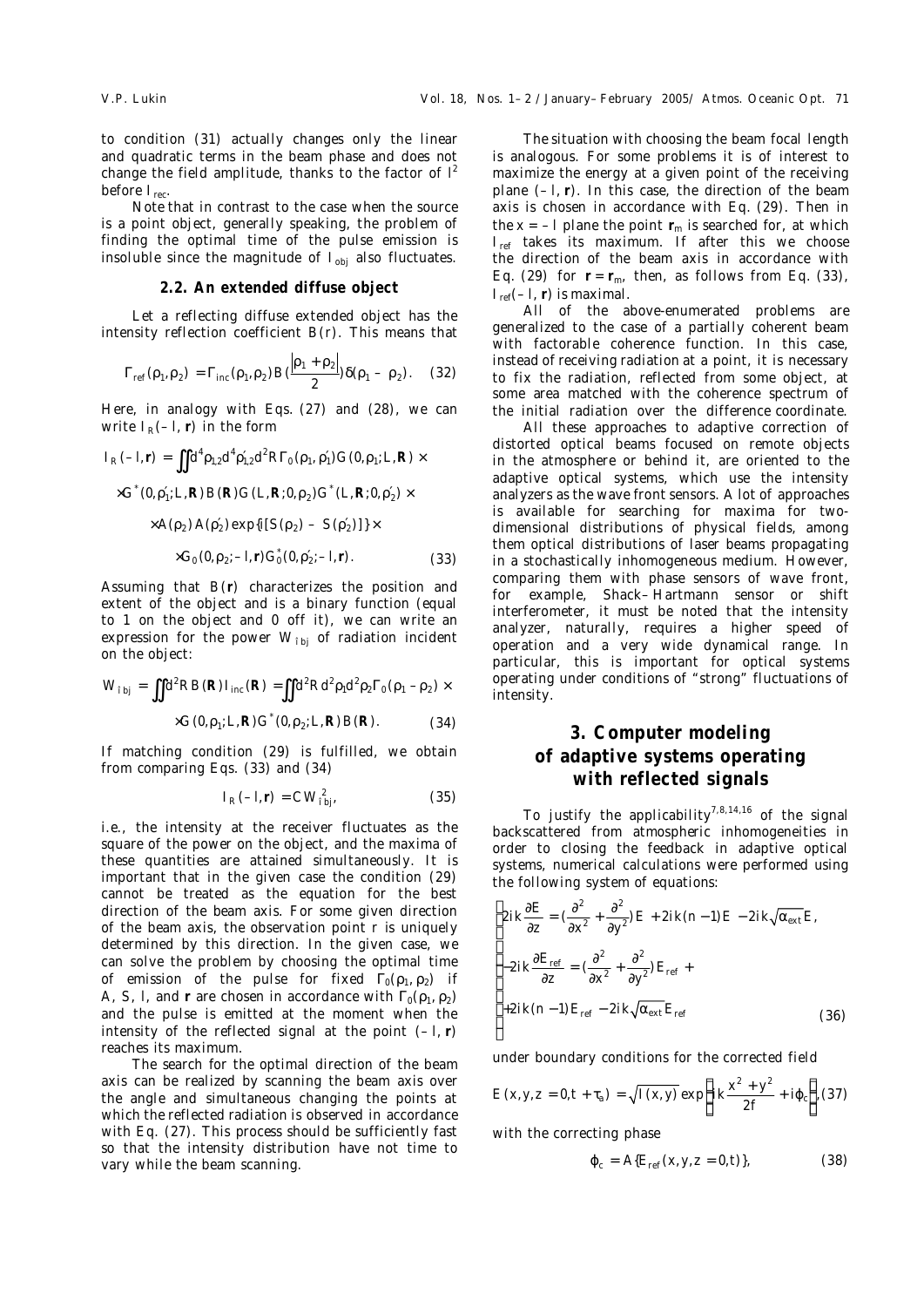and for the reference field

$$
E_{\rm ref}(x, y, z = f, t) = B(x, y, t) E(x, y, z = f, t).
$$
 (39)

Here  $\tau_a$  is the time lag<sup>4,7</sup> in the controlling loop of the adaptive optical system as a whole; *A* is the operator of control for the adaptive system (algorithm); *B* is the reflectivity from a target or the Rayleigh coefficient of the backscattering from atmospheric inhomogeneities.

In the analysis of efficiency of some adaptive system, numerical models of the adaptive optical system are used,<sup>4</sup> namely:

*models of wave front sensors:*

a) an ideal phase sensor

$$
\varphi_c = \arg\{E_{\text{ref}}(x, y, z = 0, t)\};
$$

b) an ideal sensor of phase difference

$$
4\varphi_{i,j} - \varphi_{i+1,j} - \varphi_{i-1,j} - \varphi_{i,j-1} - \varphi_{i,j+1} =
$$
  
=  $\Delta \varphi_{i-1,j}^x + \Delta \varphi_{i,j-1}^y - \Delta \varphi_{i,j}^x - \Delta \varphi_{i,j}^y$ 

 $i, j = 1, 2, ..., N$  (*N* is the dimension of the calculation grid),

$$
\Delta_{i,j}^{x} = \arg(E_{i+1,j} E_{i,j}^{*}), \quad \Delta_{i,j}^{y} = \arg(E_{i,j+1} E_{i,j}^{*});
$$

c) the Shack–Hartmann sensor

$$
g_k = \frac{1}{P_k} \iint_{A_k} I(\rho) \nabla \varphi d^2 \rho =
$$

$$
= \frac{1}{P_k} \iint_{A_k} \{ \text{Re}\, E \nabla \, (\text{Im}\, E) - \text{Im}\, \nabla (\text{Re}\, E) \} d^2 \rho,
$$

where  $P_k$  is the power passed through the aperture  $A_k$ ;  $g_k$  is the measured phase gradient;

*models of wave front correctors:*

a) modal (Zernike) corrector

$$
\varphi_k = \sum_{i=1}^{N_Z} a_i Z_i \left( 2 \frac{x}{D}, 2 \frac{y}{D} \right)
$$

*D* is the aperture diameter;

b) flexible mirror

$$
\varphi_k = \sum_{l=1}^{N_Z} \Phi_k f\left(\frac{\rho - \rho_k}{d_l}\right), \quad f(\rho) = \exp(-\rho^2 / w^2),
$$

where  $d_1$  is the space between neighboring actuators;  $w = 0.575$ ;  $\rho_k$  is the position of the subaperture center;  $\Phi_k$  is the estimate of phase in the center of *k*th aperture.

A computer program package has been made, which allowed us to obtain a sufficiently great amount of new interesting results justifying the capability of the adaptive system to successfully operate with signals backscattered from atmospheric inhomogeneities.

# **4. Effect of coherence on parameters of a laser guide star**

One of key elements of an adaptive system's optical scheme is a reference source. In this section, we consider some aspects of using the laser reference sources connected with the coherence of their radiation.

Using the results from Refs. 14–16, the following formula can be written for the variance in the angular jitter of centroid of the laser beam emitted vertically upward from the ground:

$$
<(\phi_{\text{lb}})^2>=
$$

$$
=4\pi^{2}x\int_{0}^{1}d\xi(1-\xi)^{2}\int_{0}^{\infty}d\kappa\kappa^{3}\Phi_{n}(\kappa, x\xi) \exp(-\kappa^{2}a^{2}q^{2}/2),
$$
 (40)

where

$$
q(\xi) = [\xi^2 \Omega^{-2} + (1 - \xi x / f)^2]^{1/2}, \quad \Omega = k a^2 / x; \quad (41)
$$

*x* is the distance; *a* is the initial size of the Gaussian laser beam; *f* is the curvature radius of the Gaussian beam phase front. In our calculation, we use in Eq. (2) the turbulence spectrum of the form<sup>16</sup>:

$$
\Phi_n(\kappa, x\xi) = 0.033 C_n^2(x\xi) \kappa^{-11/3} \left\{ 1 - \exp[-\kappa^2 / \kappa_0^2] \right\}, (42)
$$

taking into account a deviation from the Kolmogorov spectrum in the range of large scales of inhomogeneities of the refractive index of the atmosphere;  $\kappa_0^{-1}$  is the turbulence outer scale.

As a result, we obtain for a focused beam from Eq. (40)

$$
\langle (\varphi_{\mathsf{lb}})^2 \rangle = 4\pi^2 \times 0.033 \frac{\Gamma(1/6)}{2^{5/6}} a^{-1/3} \int_0^1 d\xi (1-\xi)^2 \times
$$
  
 
$$
\times \{ (1-\xi)^{-1/3} - [(1-\xi)^2 + \frac{2}{a^2 \kappa_0^2}]^{-1/6} \} C_n^2(x\xi) \tag{43}
$$

and under the condition  $\kappa_0^{-1} \gg a$ , we have for the collimated beam<sup>10-13</sup>:

$$
\langle (\varphi_{\mathsf{lb}})^2 \rangle =
$$
  
=  $4\pi^2 \times 0.033 \frac{\Gamma(1/6)}{2^{5/6}} a^{-1/3} \int_0^1 d\xi (1-\xi)^2 C_n^2(x\xi)$ . (44)

The next step will be the calculation of the variance of the jitter of a secondary source image, i.e., a scattering volume illuminated from the ground (or the image of some laser reference source) in the focal plane of the objective. Since the light scattering by atmospheric inhomogeneities (molecular scattering, aerosol scattering, and stimulated emission at free atoms) is the process of light scattering by independent scatterers, then the resulting wave field will be fully incoherent.<sup>17</sup>

 The size of the illuminated zone within the scattering layer is calculated based on conclusions of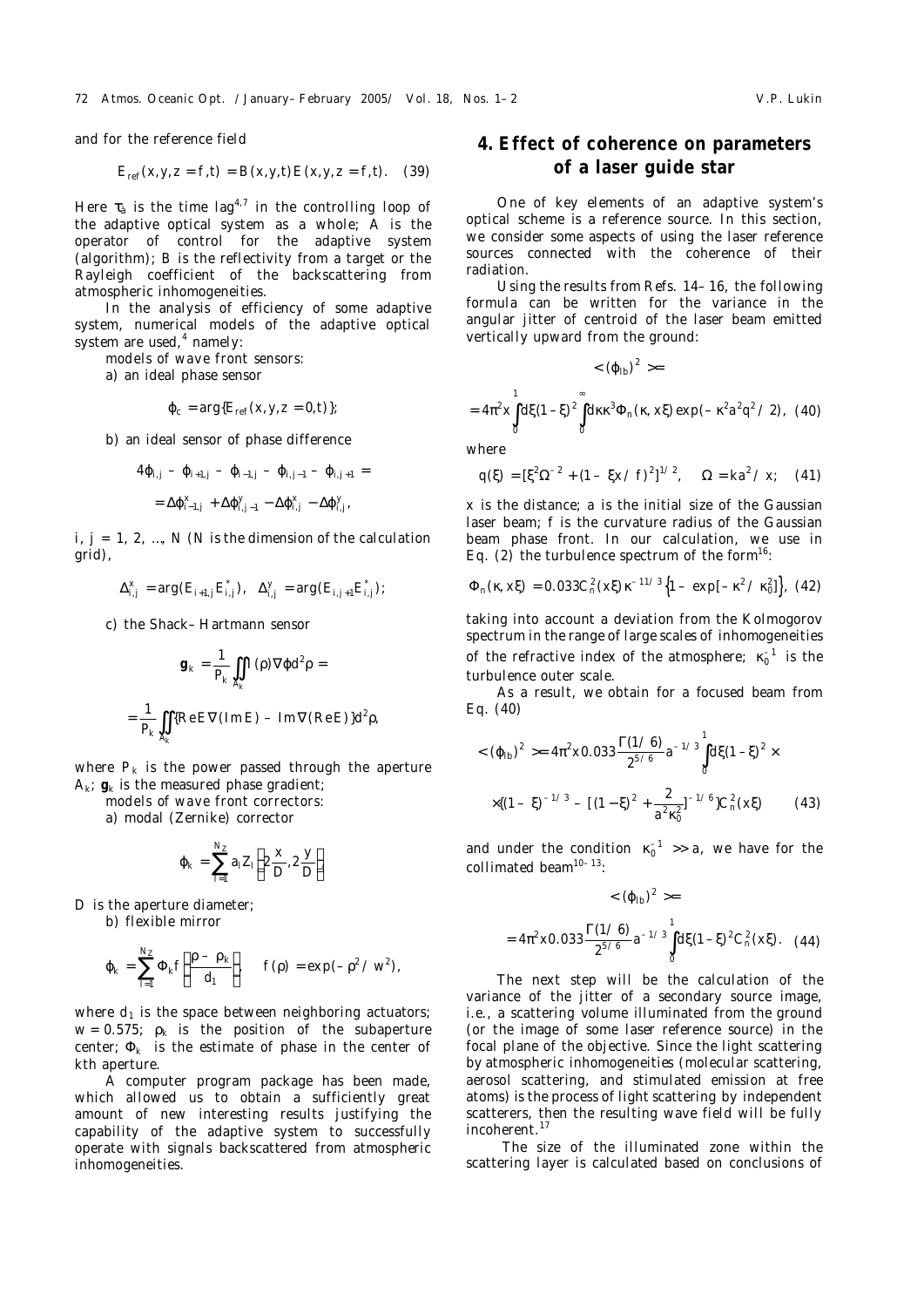the theory of light propagation in a turbulent medium. In a series of works, $14-16$  the distribution of the mean intensity of the Gaussian beam having passed through a layer of turbulent medium has been calculated as:

$$
= \frac{a^2}{a_{\text{eff}}^2(\xi)} \exp(-R^2 / a_{\text{eff}}^2),
$$

where

$$
a_{\rm eff}^2(\xi) = a^2 \{ (1 - \xi / f)^2 + \Omega^{-2} + \Omega^{-2} [1 / 2D_{\rm S}(2a)]^{6/5} \}
$$

is the effective size of the beam in a scattering medium; *D*<sub>S</sub>(2*a*) is the phase structural function.

Further we will use the deductions of the coherence theory.15–17 The van Cittert–Zernike theorem deals with propagation of the mutual coherence function of a field

$$
\gamma(x; r_1, r_2) = \frac{<\,U^{*}(\rho_1, x)U(\rho_2, x)>}{\sqrt{I}(\rho_1, x)I(\rho_2, x)}
$$

and quantitatively describes the effect of diffraction of the incoherent light at its propagation from some laser guide star (LGS) to the Earth. The modulus of complex degree of the coherence for an initially incoherent source after passing trough homogeneous layer with depth *x* is given by following formula:

$$
\gamma(x; r_1, r_2) = \frac{\left| \iint d^2 s I(s) \exp(-ik s (r_1 - r_2) \, / \, x) \right|}{\int d^2 s I(s)}.
$$
 (45)

Thus, the van Cittert–Zernike theorem gives that the modulus of the complex degree of the coherence for an initially incoherent source of a small angular size is equal to the modulus of the normalized Fourier transform for distribution of field intensity on a source. Thus, for a circular incoherent homogeneously lighted source of *d* size in the initial plane, the modulus of the complex degree of coherence at the distance *x* is

$$
\left|\gamma(x; r_1, r_2)\right| = \frac{2J_1(k\alpha r/2)}{(k\alpha r/2)},
$$
\n(46)

 $\delta$ ää $\alpha$  =  $d/x$  is the angular size of the source as seen from the distance *x*;  $r = |r_1 - r_2|$ . As a result, the radiation spatial coherence radius  $\rho_c \approx 1.22 \lambda x/d$ . Naturally, these estimates are obtained for the case of radiation propagation in a homogeneous medium.

For the complex degree of coherence

$$
\gamma(R,\rho) = \frac{\Gamma_2(R,\rho)}{[\Gamma_2(R+\rho/2, 0) \Gamma_2(R-\rho/2, 0)]^{1/2}},
$$
 (47)

where

$$
\Gamma_2(R, \rho) = < U(R, \rho)U^*(R, \rho) >; R = (\rho_1 + \rho_2) / 2; \quad \rho = (\rho_1 - \rho_2),
$$

the following equation was derived<sup>14</sup>:

$$
2ik\frac{\partial\Gamma_2(\mathsf{R},\rho)}{\partial x} + 2\nabla_{\mathsf{R}}\nabla_{\rho}\Gamma_2(\mathsf{R},\rho) +
$$

$$
+\frac{i\pi k^3}{2}H(x,\rho)\Gamma_2(\mathsf{R},\rho) = 0 \tag{48}
$$

with the boundary conditions for a deterministic initial field

$$
\Gamma_2(R,\rho) = U_0(R + \rho/2)U_0^*(R - \rho/2).
$$

The function  $H(x, \rho)$  in Eq. (48) characterizes statistical properties of fluctuations of the dielectric permittivity

$$
H(x,\rho) = 8 \int_{-\infty}^{+\infty} \int_{-\infty}^{\infty} \Phi_n(x,\kappa) [1 - \cos \kappa \rho] d^2 \kappa. \qquad (49)
$$

If the initial field  $U_0$  fluctuates, then the function  $\Gamma_2^0(R, \rho) = N U_0 (R + \rho / 2) U_0 (R - \rho / 2)$  P must be used as the boundary condition, where the double angle brackets point to averaging over the ensemble of realizations of the source.

As an example, present a boundary condition for a partly coherent light beam, the field of which is

$$
U_0(\rho) = A(\rho) \exp(i\varphi(\rho)),
$$

where  $\varphi(\rho)$  is a random phase with a zero mean and, for example, the Gaussian distribution.

Let the initial beam be Gaussian:

$$
A(\rho) = U_0 \exp\{-\rho^2 / 2a^2 - ik\rho^2 / 2f\}.
$$

In this case

$$
\Gamma_2^0(R,\rho)=|U_0|^2\times
$$

$$
\times \exp\{-R^2 / a^2 - \rho^2 / 4a^2 - ikpR / f - E(\rho) / 2\},\tag{50}
$$

where

$$
E(\rho_1-\rho_2)=N[\varphi(\rho_1)-\varphi(\rho_2)]^2 P.
$$

For simplicity

$$
E(\rho)=\rho^2/2a_k^2.
$$

Then

$$
\Gamma_2^0(R,\rho)=|U_0|^2\times
$$

$$
\times \exp\{-R^2 / a^2 - \rho^2 / 4a^2 - i k \rho R / f - \rho^2 / 2a_k^2\}.
$$
 (51)

Here  $a_k$  is the radius of the initial spatial coherence of the radiation source. In a random medium $14-16$ :

$$
\Gamma_2(x, R, \rho) = \frac{k^2}{4\pi^2 x^2} \iint d^2 R \iint d^2 \rho' \Gamma_2^0 (R - R', \rho - \rho') \times
$$
  
 
$$
\times \exp\{ikR'\rho / x - \frac{\pi k^2}{4} \int_0^x H[x', \rho - \rho' (1 - x'/x)] dx'\}. (52)
$$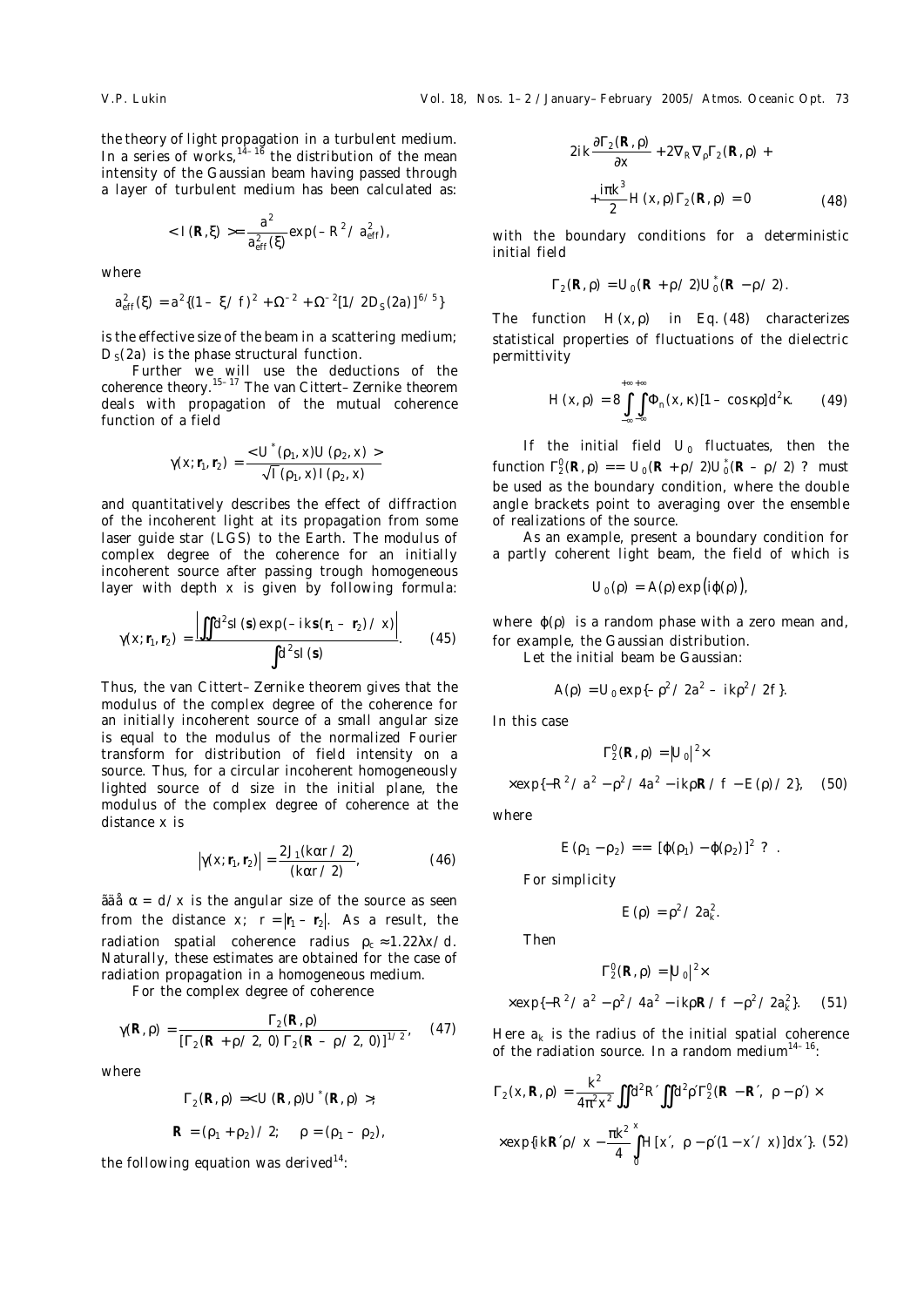Consider the limiting case in Eq. (52), i.e., transition to a fully incoherent initial (thermal) source: then  $a_k \rightarrow 0$  and

$$
\Gamma_2^0(R,\rho) = 4\pi |U_0|^2 a_k^2 \exp\{-R^2 \angle a^2\} \delta(\rho).
$$

Note that this formula is a special case of general relationship for the coherence function of a thermal source. In the general case, if  $a_k \to 0$ , then  $\Gamma_2^0(\mathcal{R}, \rho)$ can be approximated by

$$
\Gamma_2^0(R,\rho) = b^2 I(R)\delta(\rho). \tag{53}
$$

It turns out in this case that  $b = \lambda / \sqrt{2\pi}$ , i.e., the coherence radius of the thermal source is comparable with the wavelength.

At the distance *x* in the turbulent medium

$$
\Gamma_2(x, R, \rho) = \frac{U_0^2 k^2 a^2 a_k^2}{x^2} \exp\{ikR\rho / x - \frac{k^2 a^2 \rho^2}{4 x^2} - \frac{\pi k^2}{4} \int_0^x H(x, \rho x / x) dx'\}.
$$
 (54)

For modulus of the complex degree of coherence

$$
|\gamma(x, R, \rho)| = \exp \left\{ -\frac{k^2 a^2 \rho^2}{4x^2} - \frac{\pi k^2}{4} \int_0^x H(x', \rho x' / x) dx' \right\}
$$
 (55)

It is seen<sup>16,17</sup> that there are two opposite tendencies in variation of the spatial coherence radius of the initially incoherent radiation. On the one hand, it grows proportionally to  $d_0 = 2x/ka$  (due to decrease of the visible angular size  $\gamma_s = a/x$  of the source), and on the other hand, it decreases because of the loss of coherence in the turbulent medium.

We can estimate the modulus of the complex degree of coherence through the phase structural function and obtain

$$
D_{\rm S}(x,\,\rho)=\frac{k^2a^2\rho^2}{2x^2}+\frac{\pi k^2}{2}\int\limits_{0}^{x}H(x',\rho x'\,/\,x){\rm d}x'.\qquad(56)
$$

Calculations by formula (56) with the Karman turbulence spectrum result (under the condition  $\kappa_0^{-1} \gg \rho$ ) in

 $P(x)$ 

$$
L_{S}(X,\rho) =
$$
  
=  $\frac{k^{2}a^{2}\rho^{2}}{2x^{2}} + 2.91k^{2}\rho^{5/3}\int_{0}^{X}dx' C_{n}^{2}(x') (x'/x)^{5/3}$ . (57)

For a wide  $(Q = ka^2 / x \, P)$  collimated beam the variance of the centroid jitter can be written as

$$
\langle (\varphi_{\mathsf{lb}})^2 \rangle \approx (\rho_{\mathsf{lb}})^2 > \chi^2 =
$$
  
=  $4\pi^2 0.033 \frac{\Gamma(1/6)}{2^{5/6}} a^{-1/3} \int_0^x dx'(1 - x' \chi)^2 C_n^2(x')$ , (58)  
 $4\pi^2 0.033 \frac{\Gamma(1/6)}{2^{5/6}} = 4.04.$ 

For a collimated wide beam, the variance of the image angular jitter is

$$
\langle \varphi^2 \rangle = \frac{a^2}{x^2} + 4.85 D^{-1/3} \int_0^x dx' C_n^2(x') (x' / x)^{5/3} +
$$
  
+4.04a<sup>-1/3</sup>  $\int_0^x dx' C_n^2(x') (1 - x' / x)^2,$  (59)

in this case, the secondary source size is *a*. For the focused beam the secondary source size is *a*/Ω; and as a result $18-21$ :

$$
\langle \varphi^2 \rangle = \frac{a^2}{\Omega^2 x^2} + 4.85 D^{-1/3} \int_0^x d\chi C_n^2(x) (x'/x)^{5/3} +
$$
  
+4.04a<sup>-1/3</sup>  $\int_0^x d\chi C_n^2(x) (1 - x'/x)^{5/3}$ , (60)

where *D* is the diameter of the receiving objective; *a* is the size of the laser Gaussian beam forming the laser guide star.

Once again return to the formula for the structural function. If to assume a square approximation in the second term, then the coherence radius of the initial incoherent source in the turbulent medium is $<sup>16</sup>$ :</sup>

$$
\rho_{\rm coh} = \frac{d_0(x)}{(1 + d_0^2(x) / \rho_t^2)},
$$
\n(61)

where  $\rho_t$  is the coherence radius for a spherical wave in the turbulent medium.<sup>15.16</sup>

Application of laser guide stars to correction of images of the off-atmospheric objects faces a series of serious problems.  $5-8,10-13,20$  One of them is connected with impossibility to provide for efficient correction of the total wavefront tilt (TWFT). The correction of TWFT fluctuations for a natural star with the help of only LGS signal is known to be inefficient.<sup>8,10–13</sup> The tradition monostatic scheme, which uses only the aperture of the telescope itself (main), is inefficient even with the use of procedure of LGS signal optimization.<sup>11</sup>

In this connection, some investigators declare the need to use simultaneously both LGS and natural stars for the TWFT correction. Since the angle of spatial correlation for TWFT fluctuations significantly exceeds the isoplanatism angle for higher aberrations of phase fluctuations of the optical wave having passed through the turbulent atmospheric layer, a sufficiently remote star can be used for TWFT correction.

One more disadvantage of LGS application to image correction in the ground-based telescopes is the cone effect or focal nonisoplanatism. The authors of Ref. 22 propose to use more than one star to eliminate this effect. They have shown that high coherence of the laser radiation in the guide star can be achieved only if the visible star image is small enough. Therefore, almost all LGSs were formed based on the focused laser beams.

The coherence of the received radiation is always determined by two factors: the size of the LGS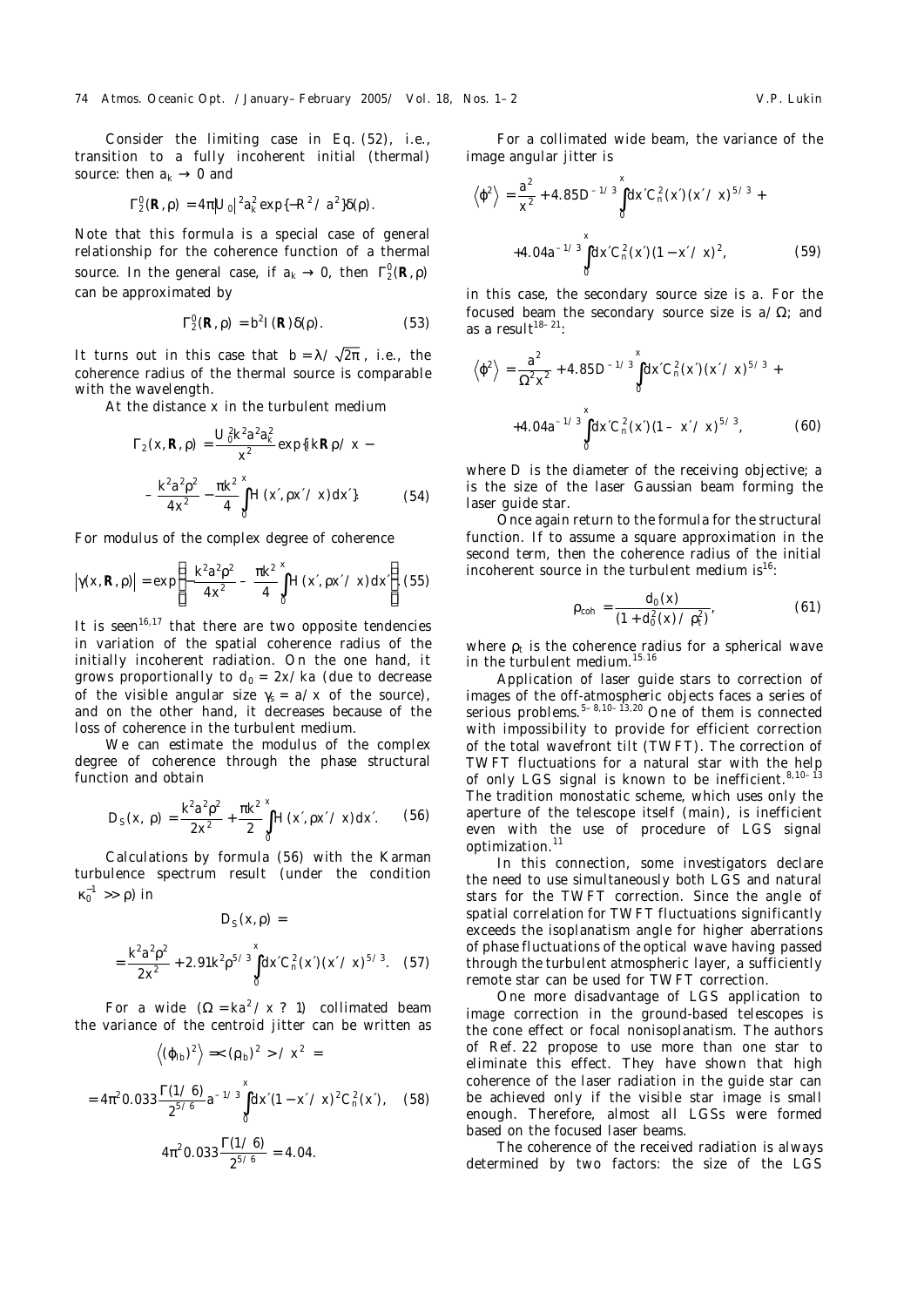visible area from the measured telescope focus and the coherence of spherical wave, because the LGS initial emission is practically incoherent.

Recently, the use of wide collimated beams for formation of LGS was reported. $^{23}$  It was assumed that the resulting guide star has a plane wave front providing for elimination of the focal nonisoplanatism. However, it was ignored that the secondary source – guide star – has a significantly low spatial coherence because of incoherence of the process of light scattering by atmospheric inhomogeneities (molecular and aerosol scattering, re-emission of radiation at free atoms in the upper atmosphere), and the coherence radius of the scattered radiation  $\rho_{coh}$  turns out to be

$$
\frac{1}{\rho_{coh}^2} = \frac{k^2 a^2}{4 x^2} + \frac{1}{\rho_t^2}.
$$

The coherence of the secondary radiation is always lower in a wide collimated beam than in a focused beam, and the above relation can be rewritten as

$$
\frac{1}{\rho_{coh}^2} = \frac{k^2 \varphi^2}{4} + \frac{1}{\rho_t^2},
$$

ãäå ϕ = *à*/*õ* is the visible area of the secondary source or its part. If the secondary source is "resolved" by the receiving aperture, i.e., it is possible to observe some its parts or fragments separately, then the angle ϕ must be replaced by the atmospheric angular resolution of the telescope.

If it is taken into account that the angular resolution of the atmosphere–telescope system (without adaptive correction) is expressed through the ratio  $\lambda/r_0$ , where  $r_0$  is the coherence radius of radiation for a plane wave having passed through the entire atmosphere, then within the telescope field of view it is possible to separately observe fractions of  $\lambda/r_0$ angular size of the laser-illuminated surface of the incoherently luminous LGS. As a result, the first term characterizing the LGS radiation coherence (calculated for vacuum) will be equal to

$$
\rho_{\rm coh} = \lambda / \theta, \tag{62}
$$

where  $θ$  is the angular resolution of the telescope in the atmosphere, i.e.,  $\theta = \lambda / r_0$ , and  $\rho_{coh} = r_0 / \pi$ .

In the case of a wide focused beam (when the LGS spot cannot be resolved by the telescope) we can obtain the radiation from the secondary source with the coherence radius of the size of the aperture focusing the laser radiation. Naturally, the estimate is for a homogeneous atmosphere. For conditions of the turbulent atmosphere, the coherence radius of the secondary source can be calculated by Eq. (61).

However, in some cases, it should be believed that we deal with incoherent guide stars. Incoherent LGS also can be used efficiently, for example, for real-time measurements of the atmospheric optical transfer function along the path. This function can be used in the inverse convolution algorithm for postdetector image correction.

Certainly, this approach allows obtaining more efficient correction as compared to a "blind" inverse convolution, which assumes calculation of the atmospheric transfer function based on some atmospheric model. Besides, the guide star can be formed almost in any required direction, for example, when forming the image of some extraterrestrial object in the telescope. One of restrictions on efficient application of such a star is the problem of focal nonisoplanatism because of the LGS location at some finite distance in the atmosphere, while the object is always far beyond the atmosphere. Therefore, the object and the LGS are always seen in different planes, because they have wave fronts with different curvatures. This, in its turn, causes different fluctuations for waves coming to the objective from the object and from the reference source.

As is known, any adaptive system has a finite frequency band, which causes a lag between the received and control signals. Therefore, there exist some limitations on the quality of correction of a moving object. At the same time, when forming LGS in some given direction, it is possible to partly compensate the time lag arising in any adaptive system and connected both with evolution of random inhomogeneities in the channel and the fast change of the position of the object under study. In this case, the LGS is formed in the position, which "predicts" the future position of the object.

### **Acknowledgments**

This work was partly supported by Russian Foundation for Basic Research (Grant No. 01–02– 17389) and SB RAS Combined Integration Project "Modern Adaptive Telescope" of 2003–2006.

#### **References**

1. V.P. Linnik, Opt. Spektrosk. **25**, No. 4, 401–402 (1957).

2. J.W. Hardy, Proc. IEEE, **66**, No. 6, 651–697 (1978).

3. V.P. Lukin and B.V. Fortes, *Adaptive Formation o Beams and Images in the Atmosphere* (Nauka, Novosibirsk, 1999), 212 pp.

- 4. V.P. Lukin, *Atmospheric Adaptive Optics* (Nauka, Novosibirsk, 1986), 286 pp.
- 5. V.P. Lukin and V.F. Matyukhin, Soviet J. Quant. Electron., **13**, No. 12, 2465–2473 (1983).

6. V.P. Lukin, in: *Proc. ISO-16, "Active and Adaptive Optics,"* 521–524 (1993).

7. V.P. Lukin and M.I. Charnotskii, Soviet J. Quant. Electron. **9**, 952–958 (1982).

8. R. Fugate, Opt. Photon. News **4**, No. 6, 14–19 (1993).

9. V.M. Orlov, I.V. Samokhvalov, G.G. Matvienko, M.L. Belov, and A.N. Kozhemyakov, *Elements of Light Scattering Theory and Optical Detection and Ranging* (Nauka, Novosibirsk, 1982), 225 pp.

10. V.P. Lukin, Appl. Opt. **37**, No. 21, 4634–4644 (1998).

11. V.P. Lukin, Adaptive Optics-96, Technical Digest Series **13**, 150–152 (1996).

12. V.P. Lukin and B.V. Fortes, Atmos. Oceanic Opt. **10**, No. 1, 34–41 (1997).

13. V.P. Lukin, Atmos. Oceanic Opt. **11**, No. 11, 1076– 1080 (1998).

14. V.I. Klyatskin, *Statistical Description of Dynamic Systems with Fluctuating Parameters* (Nauka, Moscow, 1975), 239 pp.